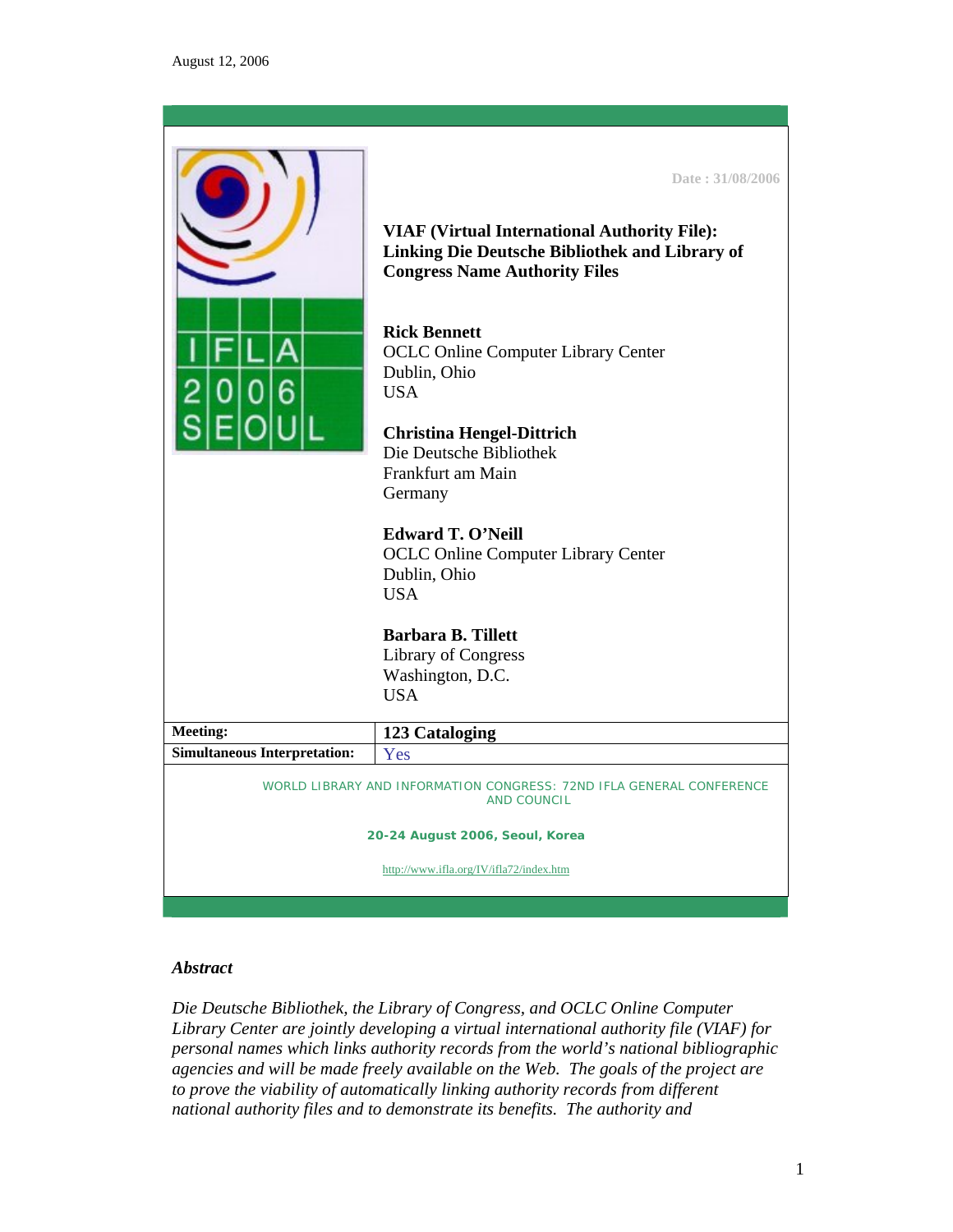*bibliographic files from the Library of Congress and Die Deutsche Bibliothek were used to create the initial VIAF which contains over six million names with over a half million links. A key aspect of the project was the development of automated name matching algorithms which use information from both authority records and the corresponding bibliographic records. The practicality of algorithmically linking the personal names between national authority files was demonstrated; seventy percent of the authority records for personal names common to both files were automatically linked with an error rate of less than one percent. The long-term goal of the VIAF project is to combine the authoritative names from many national libraries and other significant sources into a shared global authority service.*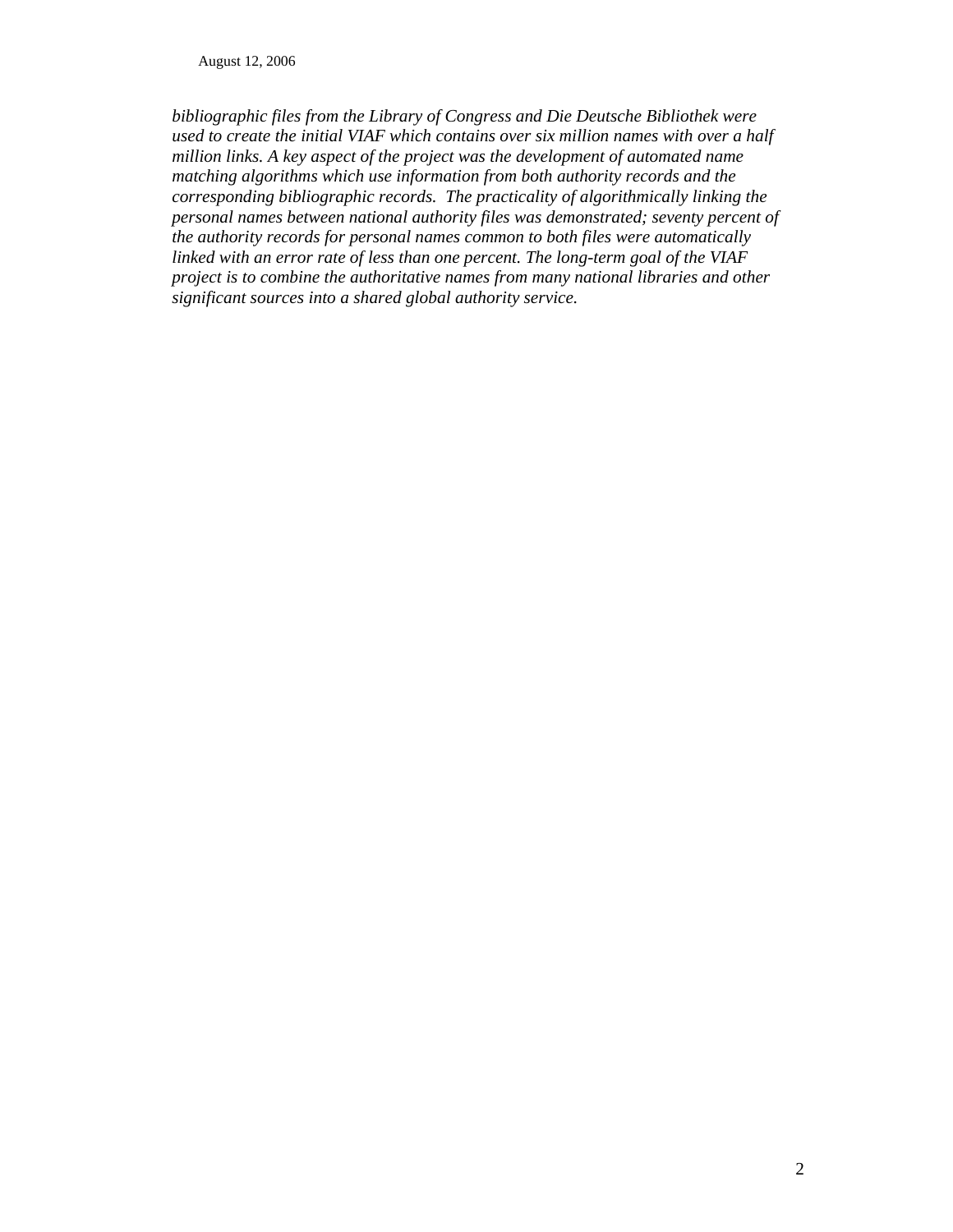#### **Introduction**

Several groups within the International Federation of Library Associations and Institutions (IFLA) Section on Cataloguing recognized the potential of a virtual international authority file (VIAF) [1] where authority records representing the same entity from the world's national bibliographic agencies would be linked and made available on the Internet. Such a VIAF would be a practical expansion of the concept of universal bibliographic control and would build on the work done by each national bibliographic agency. It would permit national or regional variations in authorized form to co-exist, thereby supporting worldwide users' needs for variations in preferred language, script, and spelling.

Current proposals for the future of the Web describe the use of ontologies for making the Web more intelligent for machine and automatic processing. The VIAF could be one of the basic building blocks for a "semantic Web" [2] when combined with other controlled vocabularies and authority files from such sources as abstracting and indexing services, archives, museums, publishers, etc. Libraries now have an opportunity to make a great contribution to this future and should help make this vision a reality. It is important to the development of this shared vision that the VIAF be made freely available to users worldwide.

Other projects have looked into linking personal names in authority files. The LEAF Project [3] (Linking and Exploring Authority Files) proposed to link authority records from many different sources, including libraries, archives, documentation and research centers. These records have various formats, and the details of the type and amount of content varies considerably. The LEAF project proposed automatic linking of the records as they are loaded into the system. Due to the diverse sources of name authority records, they found that the only common information that was available for establishing links was the name, including "see-references," and associated dates. Because the name authority records of the current participants frequently don't include dates, the mismatch error rate for their name authority records is expected to be unacceptably high.

The InterParty Project [4] is an EU-funded demonstration project to create linking authority files among diverse organizations for the primary purpose of supporting digital rights management. The proposed InterParty system would provide a single point of access to the multiple databases involved in the system, so it first provides a centralized search service. As links are manually identified between the names in any of the databases, the individual making the association can enter the link. These links can then be used automatically. Depending on the organizations making the links, the links may be considered sufficiently trustworthy. The assertion of a link by one party does not need to be accepted by other parties involved in the system. The project allows for the possibility of algorithmic matching, but does not specify the techniques or data requirements necessary to support the linking capability.

## **The VIAF Project**

During the 2003 IFLA World Library and Information Congress in Berlin, Die Deutsche Bibliothek (DDB), the Library of Congress (LC), and OCLC Online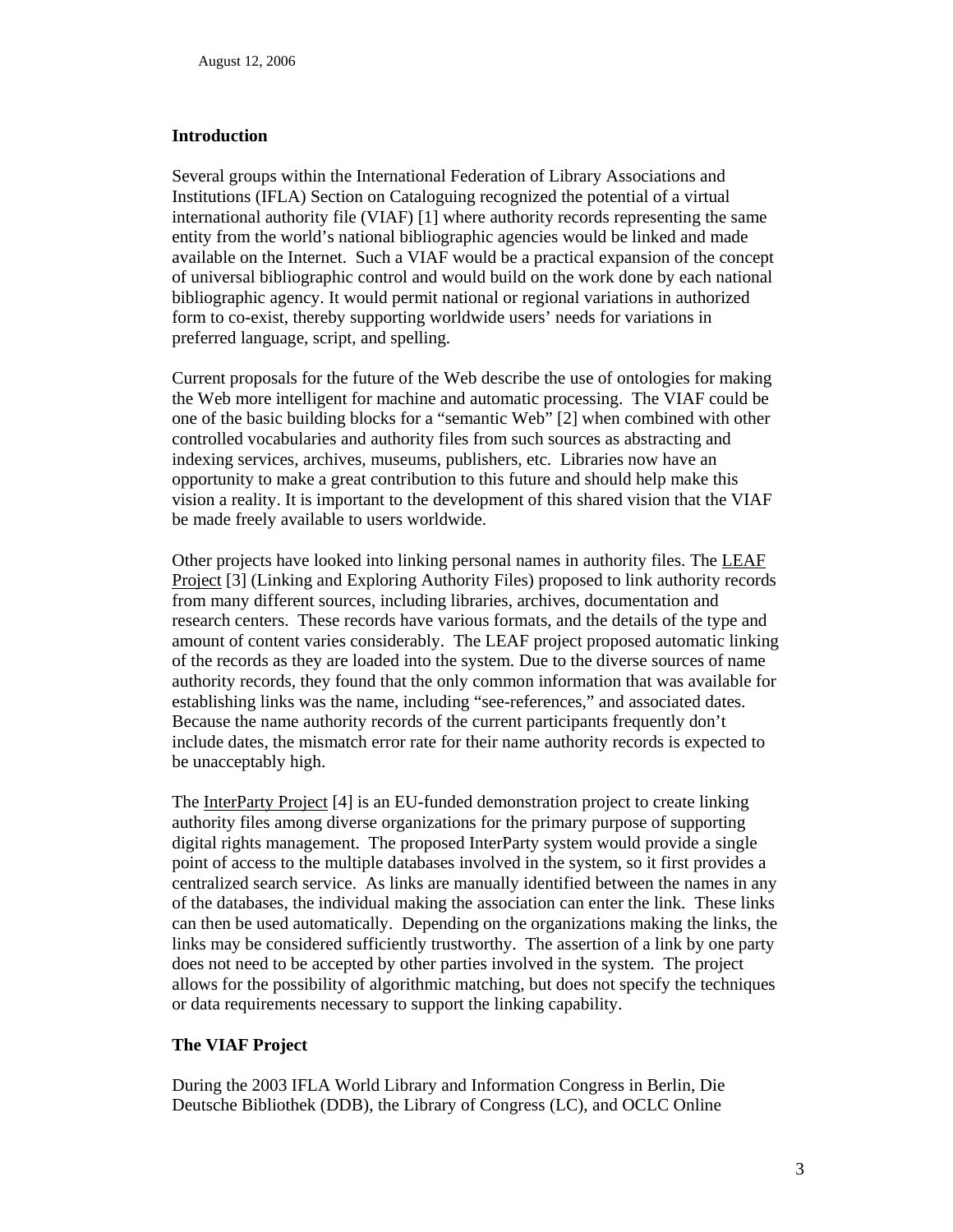Computer Library Center (OCLC) agreed to develop a Virtual International Authority File (VIAF) for personal names [5]. The goals of the VIAF project are to prove the viability of automatically linking authority records from different national authority files and to demonstrate the benefits of a VIAF. The VIAF project will link the name authority files of the Library of Congress and Die Deutsche Nationalbibliothek through a single virtual name authority system. OCLC is developing the software to match personal name authority records between the two authority files. The longterm goal of the VIAF project is to link the authoritative names from many national libraries and other authoritative sources into a shared global authority service for persons, corporate bodies, conferences, places, etc.

The VIAF project consists of five phases:

- 1. Build "Enhanced Authority" records from both Personennormdatei (PND) and LC Authority Records. This will include identification of the appropriate authority records to include in the enhanced authority records and determination of any special handling needs for the incoming files.
- 2. Develop matching algorithms, and match PND and LC enhanced authority records to create the initial version of the VIAF. This was an iterative process with Phase 1, as intermediate matching results highlighted additional information that could be extracted and included in the enhanced authority records to improve matching.
- 3. Build an Open Archive Initiative (OAI) [6] server to provide access to the VIAF.
- 4. To maintain the VIAF database, additions and changes to both the authority and bibliographic records of all participating agencies are required. This update and maintenance system will be designed around the protocols used by the OAI to request this information for the updates.
- 5. To access the VIAF records, a user interface will be made available on the open Web. Eventually, the database and interface will support Unicode and multi-language, multi-script capabilities. Direct requests to the database, providing for example an LC version name and requesting the matched PND name as a simple HTML link, can be used to support semantic Web capabilities.

The project initially is focused on demonstrating the feasibility of VIAF by linking the personal names authority records between the Personennormdatei (PND) and the Library of Congress Name Authority File (LCNAF). As of December 31, 2005, the LCNAF file contained 4.2 million authority records for personal names. As of the same date, LC had created and distributed a total of 9.3 million bibliographic records.

As of Fall 2005, the PND file contained 2.6 million authority records for personal names. The PND authority file is used in both DDB bibliographic records and the Bibliotheksverbund Bayern (BVB) bibliographic records. Between the two bibliographic files, there are a total of 15 million bibliographic records associated with PND authority records*.*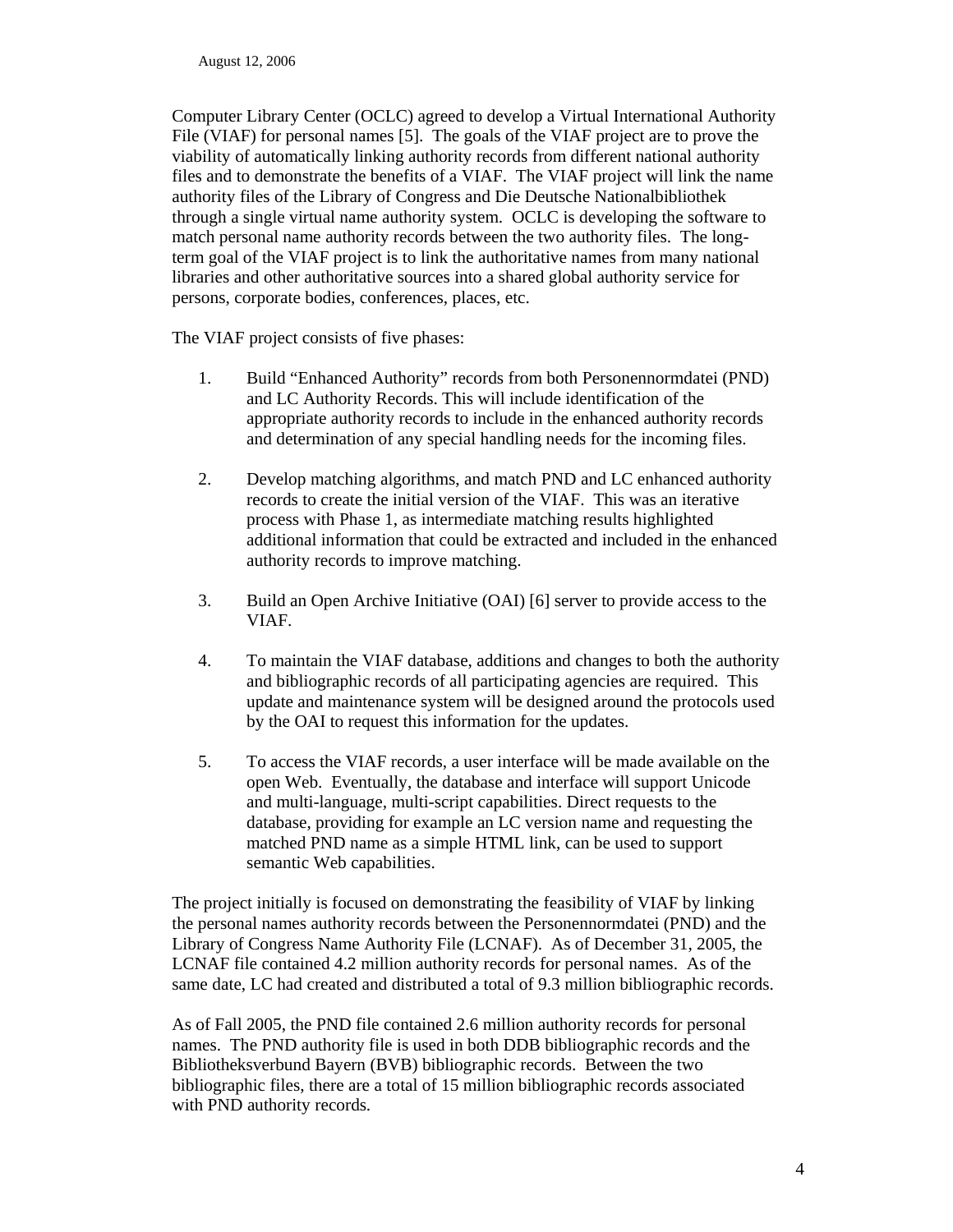### **The Name Matching Problem**

Initially, the VIAF will function as a German-English and English-German dictionary for personal names. For example, for an American user searching for **J. P. De Valk**  (the form of the name established by LC)**,** the name could be automatically 'translated' to **Johannes P. De Valk** (the form established by DDB). As in this case, it is common for different international cataloging agencies to establish the names differently or, conversely, to use to same form of the name to represent different authors. It is possible that **J. P. De Valk** could be established by DDB for a completely different author.

Personal names may take different forms for the same person or have the same form for different people, making it difficult to reliably match names from different authority files. The coverage of the two authority files is significantly different; only a small fraction of the personal names are present in both files. Therefore, information other than the name itself must be used to ensure a reliable match. In authority records for personal names, the person's birth and/or death dates are often present. The combination of birth and death dates is usually sufficient to distinguish people with similar names.

To confirm this difficulty in matching authority records without using supplemental information, a sample of common names from the LC and DDB authority files were extracted. These authority records pairs were then manually reviewed to determine whether they represented the same person. This review found that about 10% of the personal name pairings were for different people. Thus, the match error rate using just the established form of the name would be unacceptably high. Since the name forms are not always identical between the two national authority files, pairing similar, but not identical, names would lead to an even higher error rate. This simple approach also fails to match numerous names that had been established differently.

#### **The Name Matching Solution**

Additional matching information is clearly needed to confirm or reject potential personal name matches. For example, consider the following LC authority information for Diane Glynn:

```
100 10 $a Glynn, Diane, $d 1946- 
400 10 $a O'Connor, Diane, $d 1946- $w nna 
670 $a Country western dancing, 1994: $b CIP t.p. (Diane 
       Glynn) pub. info. (an avid country w. dancer & co-
       author of How to make your man more sensitive)
```
The only directly usable data are the names and the date of birth. Two titles are included in the 670 (Source Data Found) field that might be extracted by machine processing. In practice, only some of the titles can be reliably extracted from these fields.

Bibliographic records are an obvious source for additional information about the person. These bibliographic records can be mined for additional attributes about the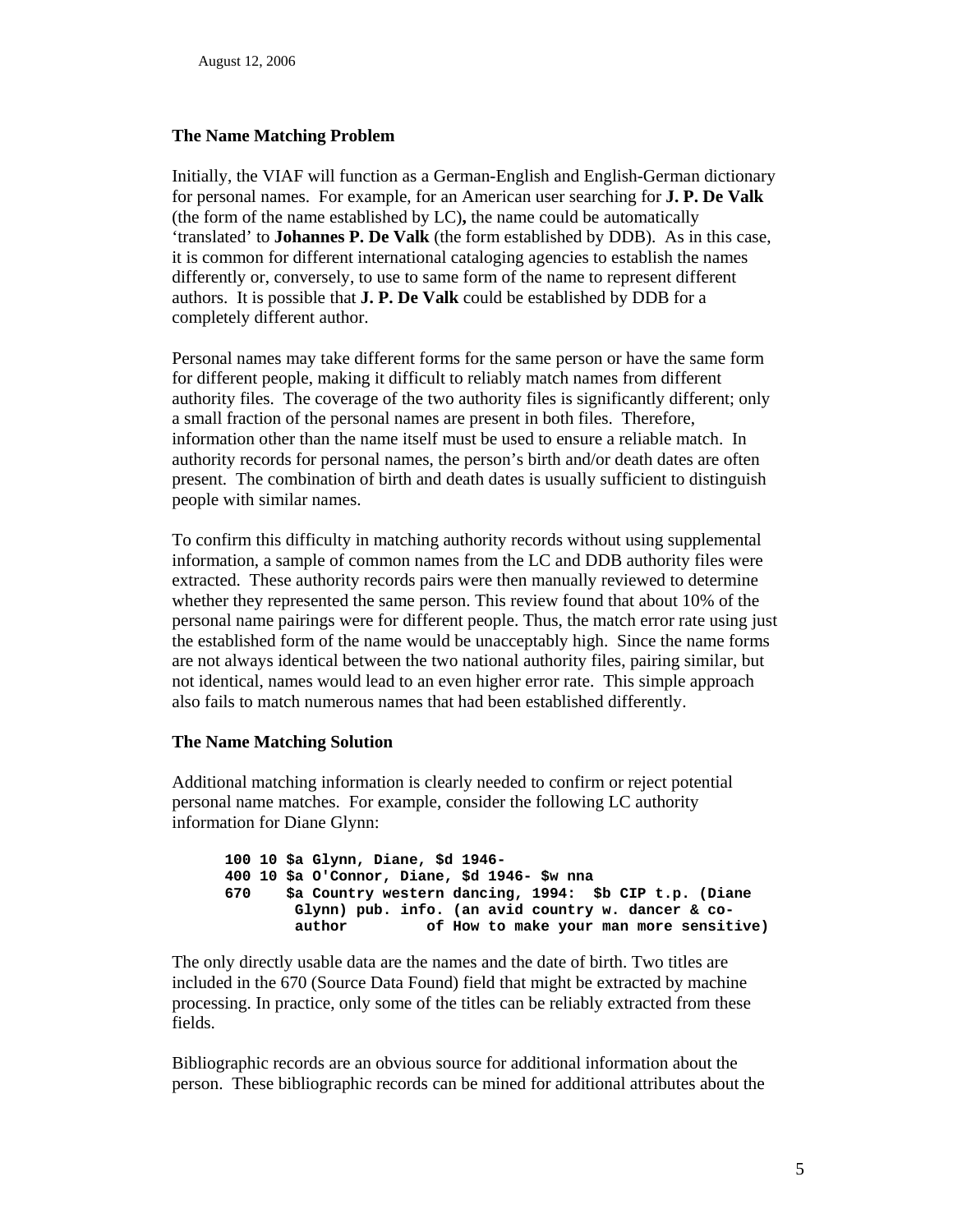person's work, which can distinguish the person from others with similar names. One bibliographic record has:

**100 1 \$a Glynn, Diane, \$d 1946- - 245 10 \$a How to make your man more sensitive / \$c by Diane and Dick O'Connor. 700 1 \$a O'Connor, Dick, \$d 1938- \$e joint author –** 

Bibliographic records contain two types of additional information. The bibliographic records usually include work specific information such as the title and manifestation specific information such as ISBN number. A title match provides nearly definitive support for a name match.

The bibliographic record also has additional information that may apply to multiple works by the person. This information may help to match authors when specific title matches are not available. The joint author Dick O'Connor is an example of this type of information. Dick O'Connor may co-author more than one book with Diane Glynn, which is strong support for a name match across authority files. Even if the same work appears in both national databases, but the work is translated in one of them, a title match may be difficult to make automatically. In this case, the joint author's name is likely to be far more similar across the databases, confirming the match.

Information from all available bibliographic records where the name is included as a main entry, added entry, or subject is transformed to create an intermediate record called a "derived authority." These derived authority records are then combined with the original authority record to create the "enhanced authority" record. Because the enhanced authority records include additional information associated with the name from bibliographic records, they can support a more rigorous matching process than can the authority records themselves.

## **Name Match Confirmation**

Simply comparing names across two national authority files is a reasonable way of finding the same individual. Variations in the form of the name can be expected, resulting in a reduced chance that the individuals will be the same person. To automatically confirm a match for these individuals, the approach taken here is that (1) the names must be compatible and (2) there must be sufficient supplemental confirming information to confirm the match.

Compatibility requires that there are no differences that would preclude the names representing the same person. The names may differ in completeness, as with John A. Smith and John Allen Smith. These names are compatible because the 'A' could be for Allen. However John A. Smith and John B. Smith are not compatible due to the conflicting middle initials. Both the authorized form of the name and variant forms are considered when testing for compatibility.

Once the names have been determined to be compatible, the supplemental information collected for these names is used to confirm the match. The bibliographic files may contain many different but similar titles and many different but similar names. If a name/title pair is similar in both files, however, it is quite likely that the name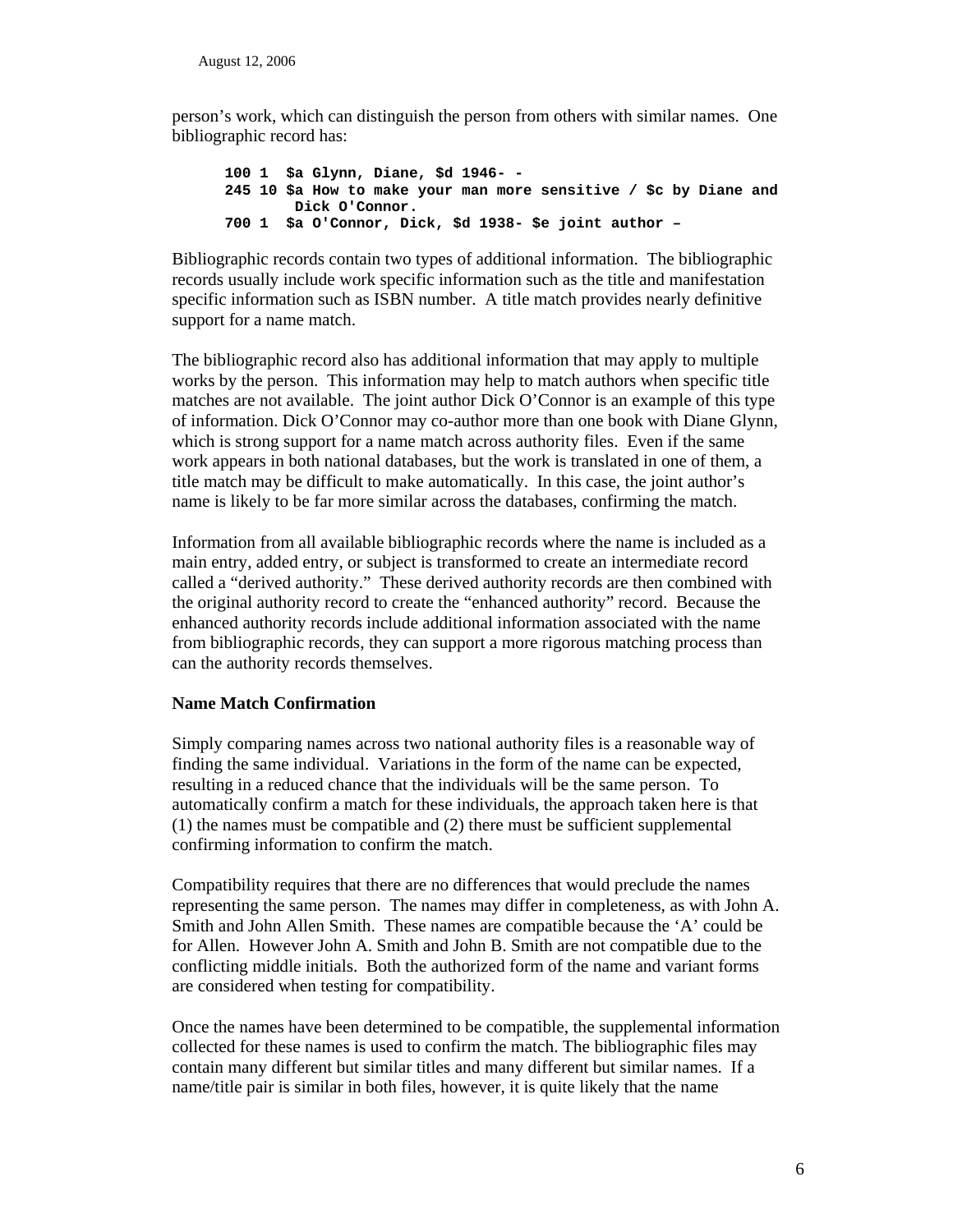represents the same person. This basic strategy is extended to other types of information collected from the bibliographic records.

The dates are considered separately as a positive correlation. When the dates differ by more than a year, the names are considered incompatible, and a match is rejected. Allowances are made for single year differences in the dates. In the development of the VIAF, it was relatively common to find small discrepancies in some of the dates, and the additional matching information was sufficient to confirm the match even with slight variations in the dates.

When comparing two enhanced authority records, each element that matches is considered a matching point. The matching points are separated into three categories; strong, moderate, and weak. For compatible names, a strong point of match is considered sufficient to confirm that the individuals are the same person. Strong matching points are titles, ISBNs, birth and death dates, or joint authors. The birth date alone was not sufficient to differentiate names, and is more properly considered a moderate matching point. Moderate matching points are indicators of the persons work environment, such as the publishers used, subject area, or the person's role (e.g., illustrator or composer). A large publisher will publish the works of many authors, and at least some of them may have similar names. Matching on multiple moderate points is sufficient to confirm a match. Weak matching points are considered sufficient only to differentiate otherwise ambiguous matches. Examples of these weak matching points include language, subject area, and country of publication.

To combine matching points, numeric scores are assigned to each matching point. For a number, such as an ISBN, the match is either exact or it is not a match, resulting in a score of one for a match and zero for a non-match. For text, such as a title, a score can be assigned based on how similar the text is, for a score of between zero and one. A trigram based scoring technique is used for the text similarity scoring. The individual scores are modified by a weight based on the strength (strong, moderate, or weak), and summed. When the total score exceeds a threshold determined through the testing process, the match is confirmed. In the actual matching algorithm, testing of many records allowed adjustment of the scoring within these categories, and it is expected that the adjustments will continue as more authority files are added to the system and as experience is gained.

## **Building the Enhanced Authority Records**

The techniques described above were using to create enhanced authority records for both the PND and LC name authority records. The LC bibliographic files were processed for derived authority records to enhance the LC authority file, and both the DDB and BVB bibliographic files were processed to enhance the PND authority records. Figure 1 shows a brief diagram of the information flow contributing to the enhanced authority records.

For the enhanced LC authority file, 3.8 of 4.2 million (90%) authority records could be enhanced. Only 2.6 million (60%) were enhanced with information from bibliographic records, a total of 7.4 million titles. Other enhancements were made using 4.1 million titles extracted from the 670 (Source Data Found) fields in the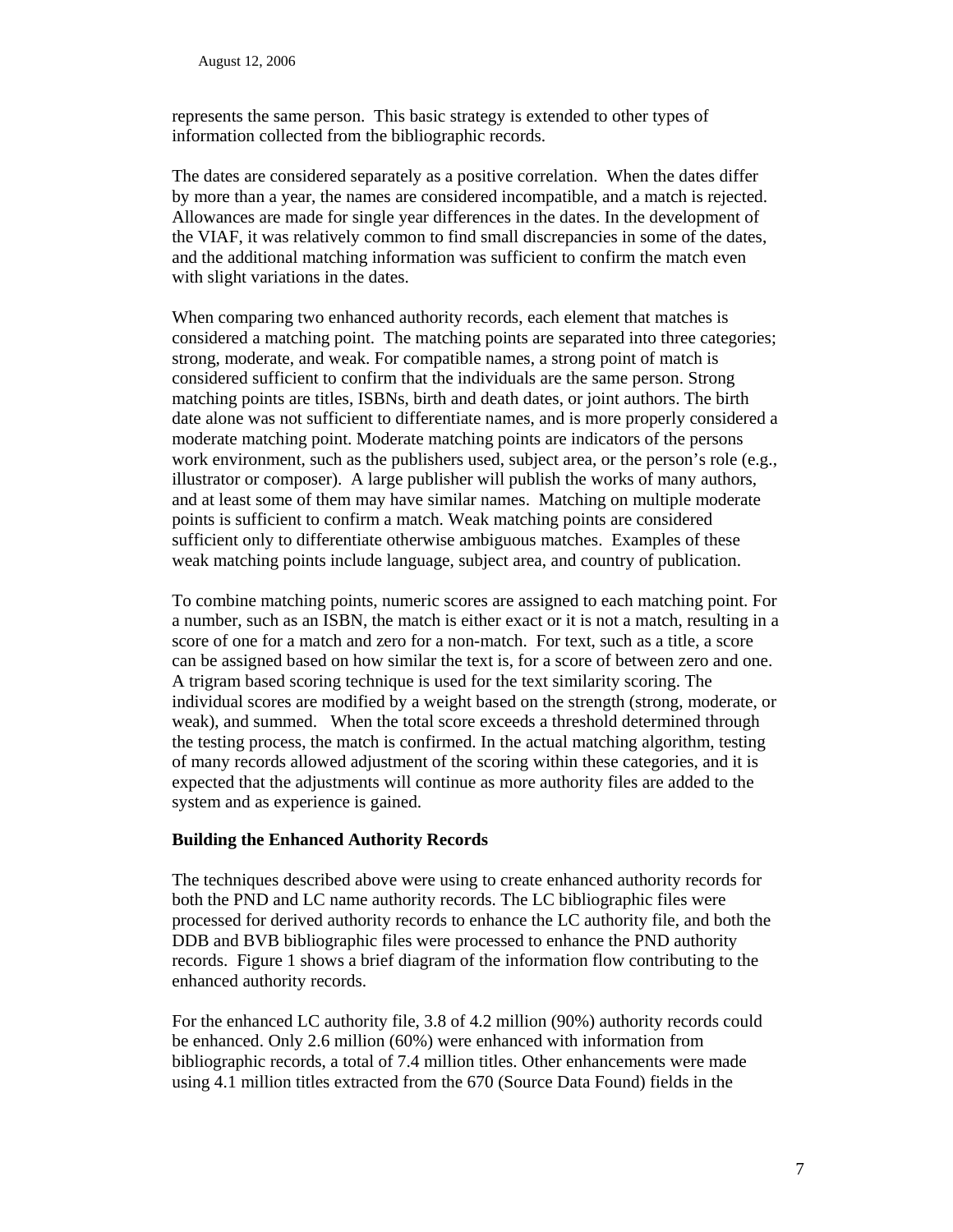authority record. The titles are the most important enhancement element for producing matches, as will be seen in the results section.

For the enhanced PND authority file, 2.4 million of 2.6 million (90%) authority records receive some enhancement, although only 2.0 million (80%) were enhanced by bibliographic records. The remaining 400,000 records were enhanced with titles extracted from PND authority records themselves.

### **Testing Matching Techniques**

The VIAF participants supported the development of the matching process through accuracy reviews and comments on the results. For example, series titles were initially used, but were found to frequently incorrectly match names. Each review resulted in some modifications that either increased the number of matches or reduced the false matches. During that time, a reasonable accurate threshold score and scoring algorithm was developed. Only the final confirming tests are described here.

To confirm the accuracy and effectiveness of the matching process, name matching samples were reviewed by the experienced authority catalogers at both DDB and LC. The first sample had two goals, to determine the overlap in names between the two authority files, and to find what fraction of those name pairs can be identified by the matching process. The second sample was used to look for any systematic errors or deficiencies that could be repaired and to estimate the overall error rate.

The first sample contained 391 randomly selected PND authority records. The LC authority file was searched, both automatically and manually, for matches to these records. For the automatic portion of the effort, the PND authority records in the sample were paired with all LC authority records that share a surname, resulting in 74,000 pairs for examination. The matching algorithm was applied to all 74,000 name pairs and automatically matched 79 PND/LC authority records pairs.

Manual reviews of all 391 PND authority records found an additional 35 names that had a corresponding LC authority record, but either the pairing was not made based on the surname, or the matching algorithm failed to confirm the match. The 79 automatic matches were confirmed to be accurate through this manual review. Using the PND sample, it is estimated that about 30% of the PND names also appear in the LC authority records, and that the algorithm can match about 70% these common names. This translates into an estimated 800,000 names in common between the two authority files of which the automatic matching process is expected to identify 550,000.

The results were also reviewed to improve the name pairing process. Using surnames only, almost 1000 name pairs would need to be subjected to the full matching process for each match made. The manual matching test result was used to determine that a strategy based on the surname, forename, plus limited date information could be used as a rough estimate of name compatibility. This simple index was found to locate 95% of these matches with only four pairs to examine for each match. The simple index is both efficient and effective, and small adjustments in it are likely to results in further improvements.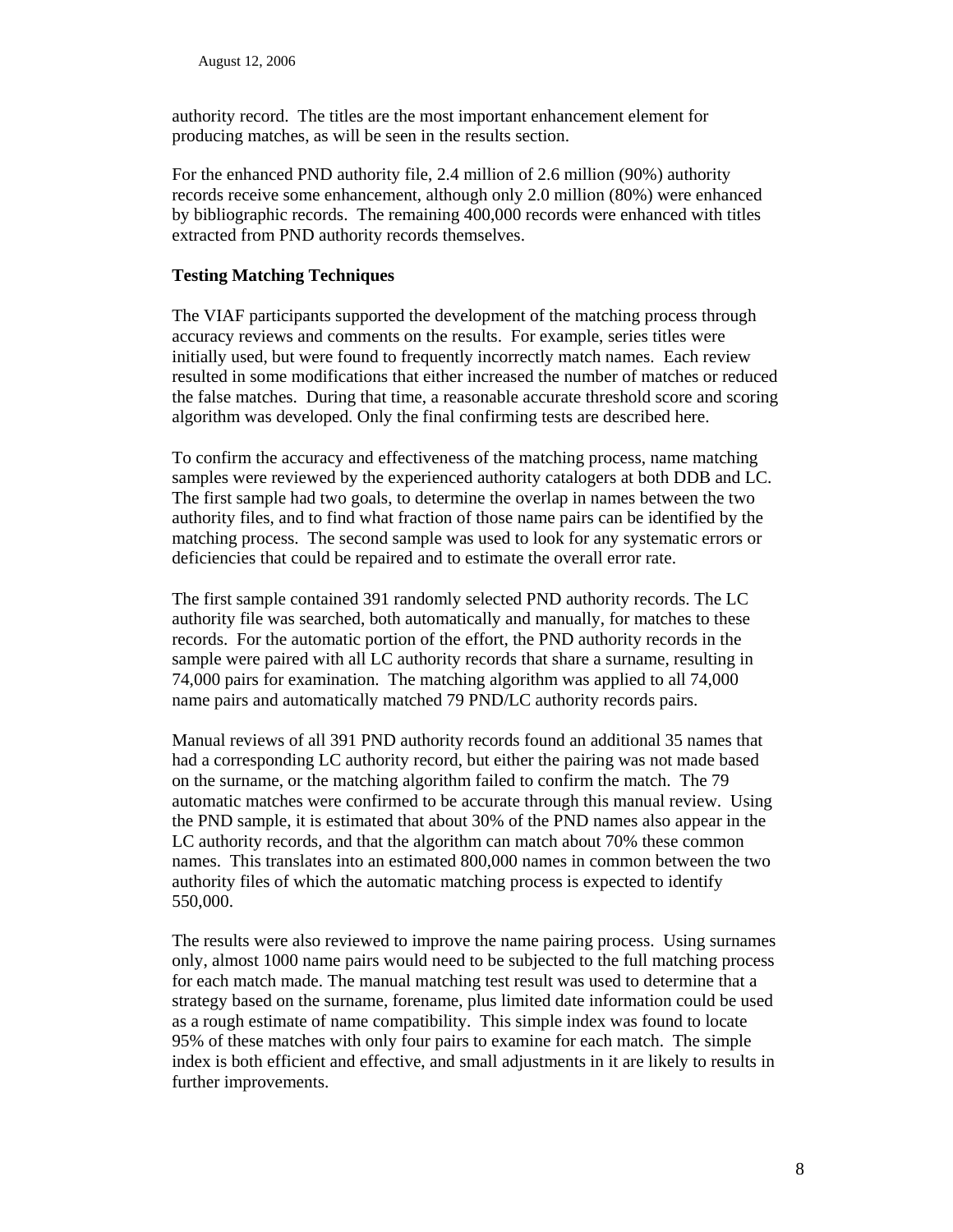The goal of the second sample was to estimate the matching error rate. As a part of the process, the sample tested the adequacy of the preliminary threshold score, and adjusted it if necessary. When using a threshold score, the error rate for matches with scores near the threshold is expected to be larger than for matches with scores much larger than the threshold. Most matching name authority records had scores well above the threshold value. To provide the best error rate estimate with the least amount of manual review effort, the sample was divided into four sub-samples based on the score. Manual reviews identified any matching errors, and the error rate and confidence was established for each sub-sample. These partial results were weighted and summed to find the overall error rate for the matching technique. The number of false matches was less than one percent.

One of the sub-samples looked at a range just below the threshold. If the threshold were lowered, one incorrect match would be added for every three correct matches. Lowering the threshold is clearly not justified. In the score range just above the threshold, there was only one bad match in 25 matches. Since relatively few matches are made in this range, the overall impact on the error rate is low, and a large number of valid matches are kept. Therefore, the preliminary threshold level was accepted.

#### **Building the Initial VIAF**

The enhanced authority files from both sources were passed through the matching algorithm, and the resulting records, both matched and unmatched, were converted to VIAF records. The process is illustrated in Figure 2. There are 6.3 million enhanced authority records in the resulting VIAF file including, out of 500,000 linked records, 3.7 million unmatched records from the LC authority file and 2.1 million unmatched from the PND authority file. This is very close to the estimate based on the manual testing. It is estimated that there are an additional 250,000 pairs of authority records representing the same person that could not be automatically matched due to lack of usable information. The final system will allow manual linking for matches such as these and to allow for other intellectually identified matches. The authority records will include a sequentially assigned VIAF record number.

Figure 3 provides an example of a VIAF record in MARC 21 format. Because the primary purpose of the VIAF is to provide linkage between the files, the VIAF record contains an entry for each name in the 700 (Heading Linking Entry) field, along with an indication of its source. Because there is no single authorized name, the 100 (Personal Name Heading) field is not used. When a match is determined by the algorithm, two linking entries are placed into the record. When a name is unmatched, only a single 700 field appears.

The supplemental information is also included in enhanced authority records as local (9xx) fields. The local fields used in the enhanced authority records are briefly described in Figure 4. To simplify matching, all of the text is normalized using a modified version of the NACO (Name Authority Cooperative Program of the Program for Cooperative Cataloging) normalization rules. [7] The number of occurrences of a particular term is stored in \$9 subfield. Since this information is intended primarily for machine processing, it will not necessarily be present in enduser views of the records. As subsequent national authority files are added, these will first be compared with the existing, enhanced VIAF records, incorporating additional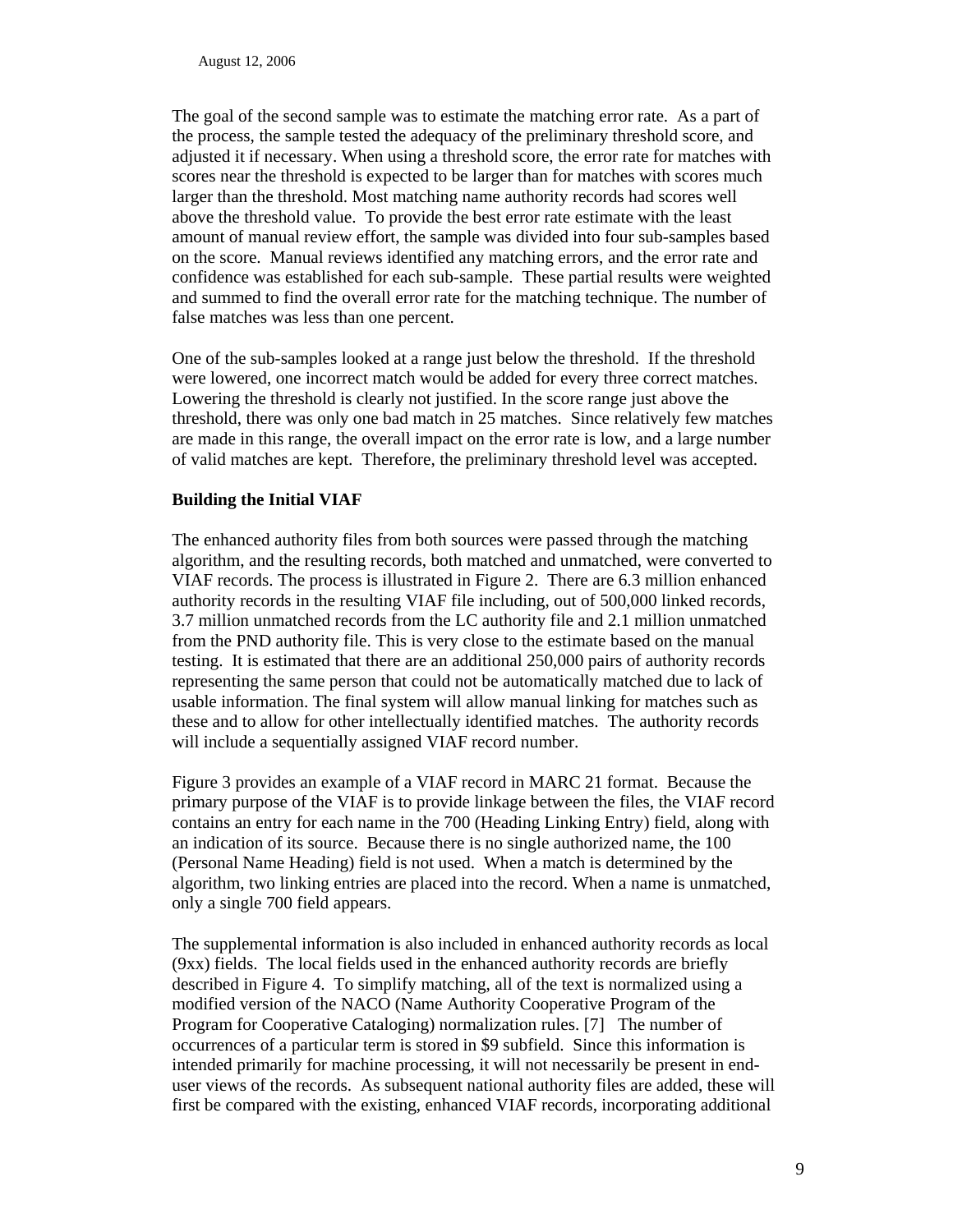matches as they are made into the VIAF records. When matches are made, the enhancing information from the matched records is merged as well.

In a significant number of cases, an authorized name in one file matches multiple authorized names in the other file. Since a goal of the VIAF is a one-to-one linking service, the match was not confirmed when these multiple matches occur, and 70,000 algorithmic matches were eliminated due to multiple matches. At least two reasons for the multiple matches were identified.

First, there are a number of undifferentiated names in the PND, each matching with two or more differentiated names in the LCNAF. Based on the German cataloging rules RAK-WB, it was German cataloging practice not to differentiate personal names. When DDB started to catalog with the authority file, this practice was abandoned and the DDB no longer creates undifferentiated personal name authority records. Nevertheless the PND still contains many undifferentiated names. DDB will differentiate the names with multiple matches, as far as possible automatically, on the basis of matches between LC and DDB titles recorded in the enhanced authority records, the rest intellectually. The corrections will reach the VIAF as part of the frequent updates and initiate unambiguous links between the matching records.

Second, a number of LC authority records reflect the AACR2 practice of having separate authority records for each bibliographic identity used by a person, such as with pseudonyms. This is the opposite case from the PND undifferentiated records. In this case, multiple authority records are created for a single individual. The PND, following RAK-WB rules, has only one authority record the names of all of the identities. As with undifferentiated names, these authority records for bibliographic identities pose problems for which no completely satisfactory solution for matching has been found.

One application of the matched records is that the linking names can be used directly as an automatic translation from the LC to the PND name authority or visa versa. This can support the needs of the semantic Web or federated search systems that desire this feature. Maintaining the "see from" tracings can provide human viewers with additional information.

The authority numbers from the participating files or the VIAF numbers themselves can also be the basis of URIs. This would provide the potential for a resolving service for authority URIs. Starting from whatever URI citation appears in a document, a record or a Web site, the user would be led to all materials, records, resources, etc., with which the authorities, represented in the URI, are related, and to the authority records themselves.

## **Ongoing System**

The national name authority files and bibliographic databases change constantly. For a linking database built on two or more of the changing files, the links must be reevaluated and updated frequently. The logic and software of the initial VIAF system is being modified to allow for continuous update of the records. As new bibliographic or authority records are received, the existing enhanced authority records are modified, and the cross database matching is re-evaluated. New matches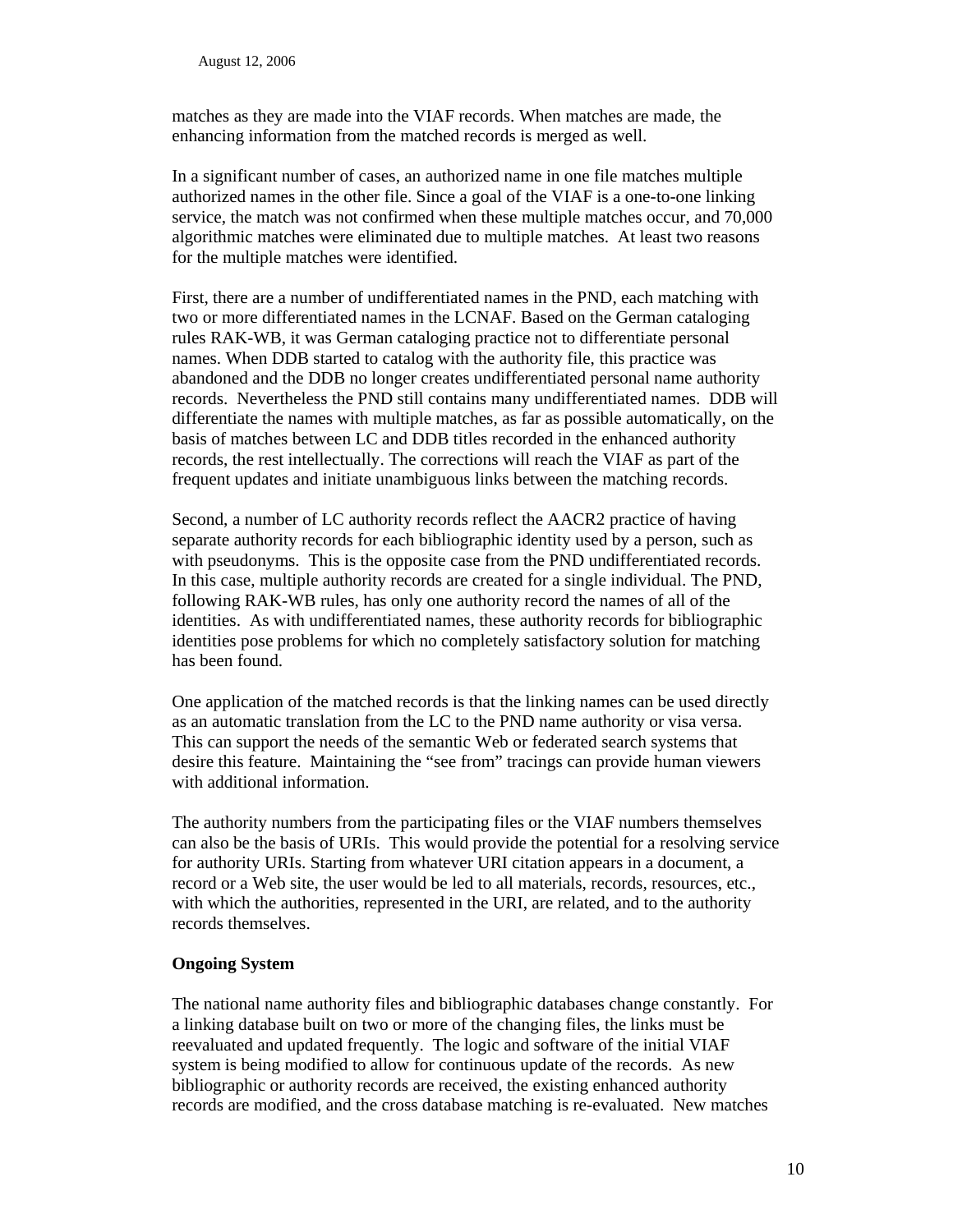will be made continuously, and matches that may no longer be supported due to changes in the underlying source records will be broken. When matches are broken, a history of the previous match will be maintained in each matched record for reference.

In the future, the VIAF system will take advantage of OAI feeds from the source database holders when these become available. In the meantime, more traditional file access means such as FTP will be used for the project tests.

With the large amount of data in a single location, many different methods of accessing and using the data can be envisioned. The links can be used to translate a personal name to an end-user's desired format as part of the semantic Web. Tools could be built to support automatic searching into alternate bibliographic databases by providing the appropriate name form for that database. Cataloging and authority control tools could be built in a similar fashion, identifying the appropriate form for a name included in the record. Of course, the VIAF database will also be directly searchable.

## **Conclusions**

The PND file already gained substantial benefits from the project. The self-matching tests in both files initiated significant upgrades in the PND, and DDB is expecting substantial support in differentiating personal names through matching titles in enhanced record pairs. The matching processes and algorithms developed for the project are adaptable for many other applications. Services are being investigated which will make use of the personal name matching data to improve access to bibliographic information and to support the cataloging activities of the participants.

The project has demonstrated that it is practical to automatically link the personal names between two national authority files. Seventy percent of the authority records for people common to both files were linked with an error rate of less than one percent. The strategy of supplementing the original authority records with information from bibliographic records greatly improved the match rate while decreasing the number of false matches. Minor changes to authority records would significantly improve the matching. Many failed matches resulted from the failure to parse the 670 (Source Data Found) field. Additional structure, avoiding the use of brief names and titles, or explicit links to the source bibliographic record would be very helpful. Explicitly identifying the common role or specialty (composer, illustrator, mathematician, etc.) would further enhance matching, both automated and manual as would the inclusion of fuller forms of the name, at least as cross-references.

The research presents a convincing case for authority control, for the use of authority records, for networking and cross-linking, and for building a semantic Web for libraries. For those libraries and library networks that obtain or hold bibliographic records with LCNAF access points, the VIAF could serve as a platform to cross from one authority file to the other. In Germany, this offers the mappimg of LCNAF and PND forms, either to transcribe the LCNAF access points in the bibliographic records with PND access points or to enable search and retrieve with PND headings through the VIAF. Implemented in multinational or multilingual portals such as The European Library portal, the VIAF could automatically combine search queries in both the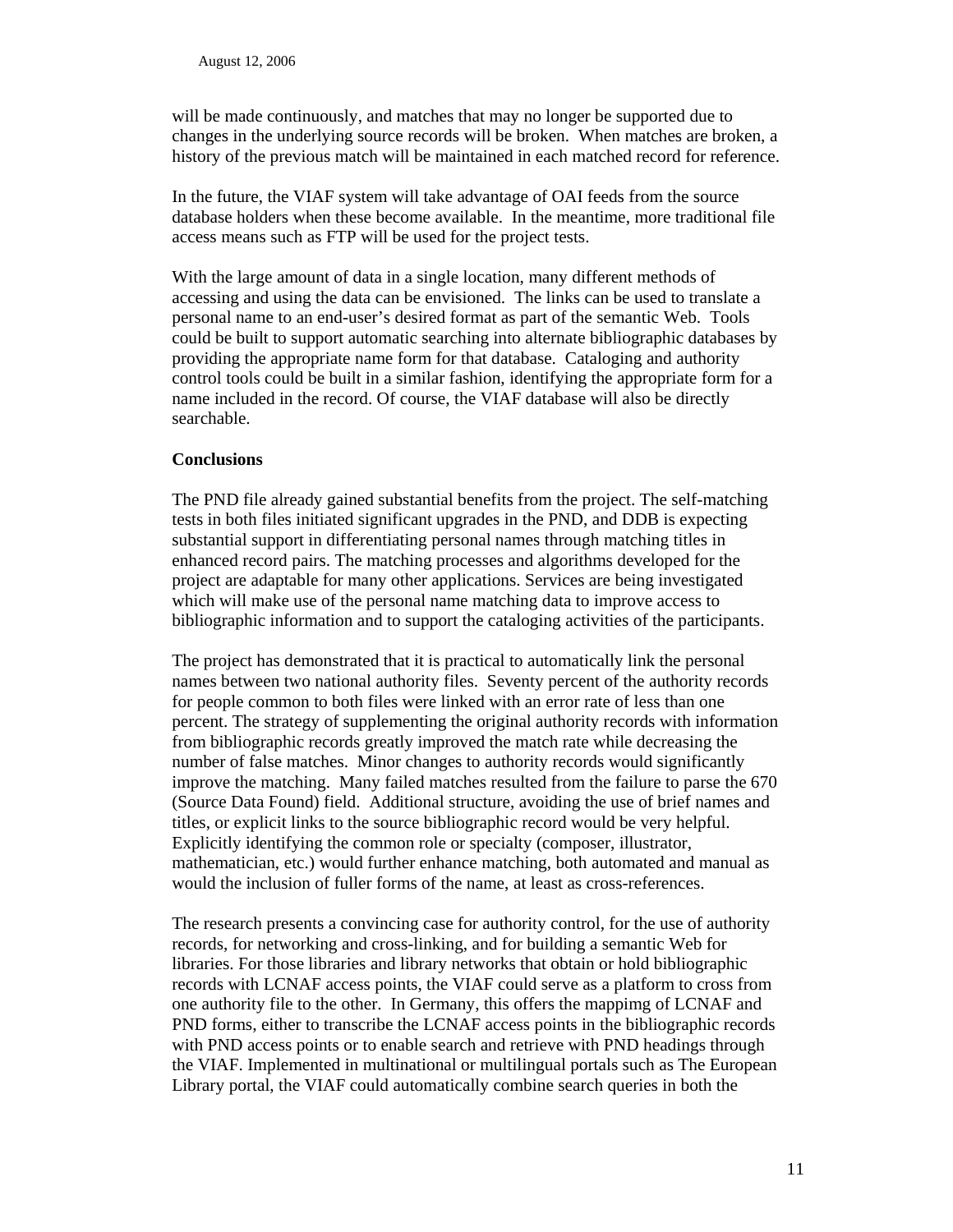LCNAF and the PND, leading the user to the related bibliographic records from both sources.

With the matching techniques in place, an updatable system is planned that will collect current personal name authority and bibliographic data from the participants using OAI feeds. The system is designed to be scalable and new participants willing to share their authority and bibliographic records would be welcome. The limits of VIAF's scalability will not be clear until more institutions have joined the project.

The VIAF project has focused on the problem of matching authority records for personal names. To maintain, expand and implement the VIAF, a long-term service and governance strategy will be needed. Decisions are needed regarding the expansion of the project to include corporate names, uniform titles, etc., and the addition of participating institutions. There are plans to expand the capabilities of the system by incorporating the Unicode character set. Unicode will allow for the inclusion of non-roman scripts but extending the matching algorithm will be a challenge, particularly for ideographic based scripts such as Korean, Chinese, or Japanese.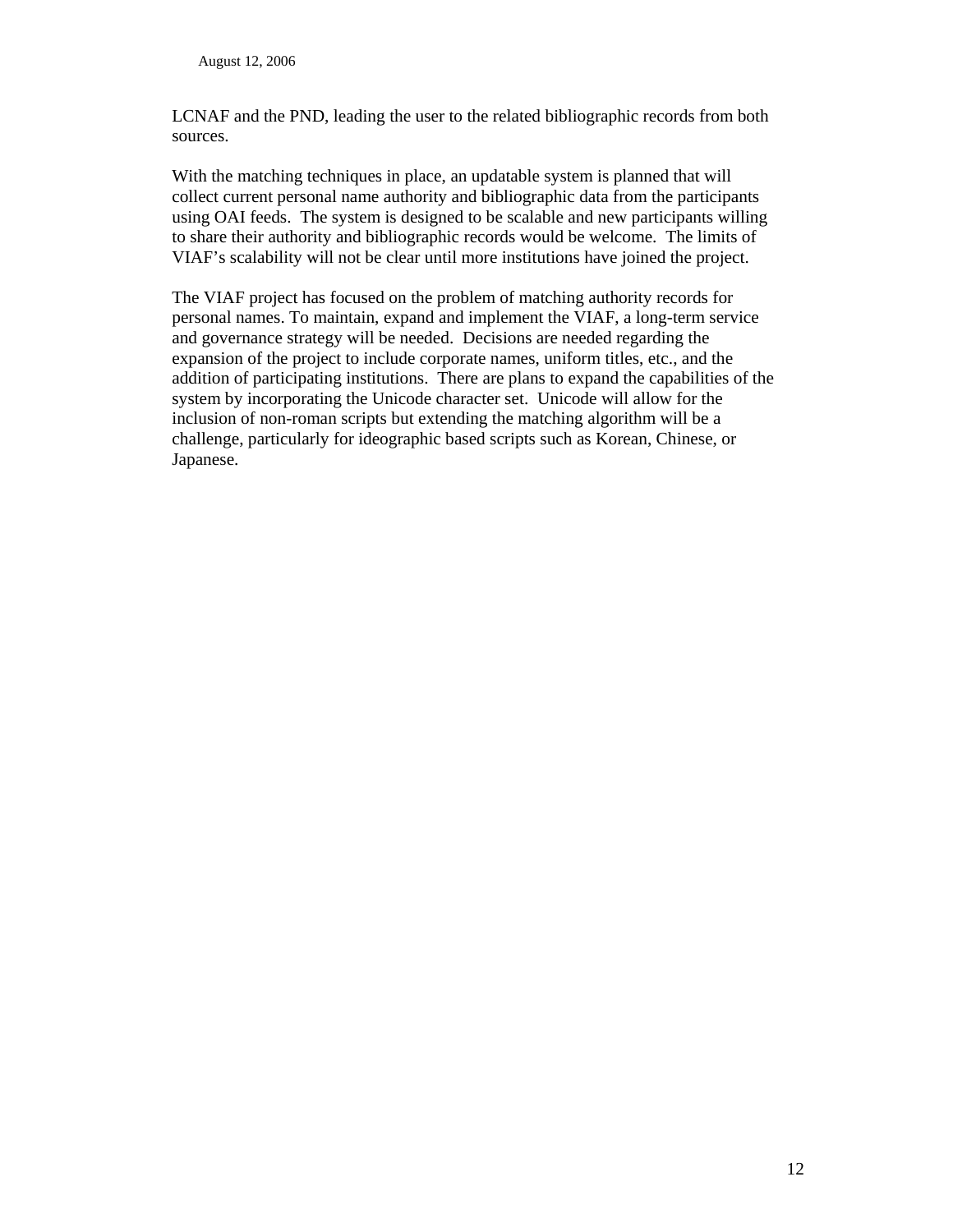## **References**

- 1. IFLA Core Activity: IFLA-CDNL Alliance for Bibliographic Standards (ICABS) [http://www.ifla.org.sg/VI/7/icabs.htm \[M](http://www.ifla.org.sg/VI/7/icabs.htm)ay 2006]
- 2. Berners-Lee, Tim, James Hendler, and Ora Lassila. "The semantic Web: a new form of Web content that is meaningful to computers will unleash a revolution of new possibilities." *Scientific American*, May 17, 2001. [http://www.sciam.com/article.cfm?articleID=00048144-10D2-1C70-](http://www.sciam.com/article.cfm?articleID=00048144-10D2-1C70-84A9809EC588EF21) [84A9809EC588EF21 \[M](http://www.sciam.com/article.cfm?articleID=00048144-10D2-1C70-84A9809EC588EF21)ay 2006]
- 3. LEAF Project, [http://www.leaf-eu.org \[M](http://www.leaf-eu.org)ay 2006]
- 4. Project InterParty: From Library Authority Files to E-Commerce, Andrew MacEwan, [http://www.haworthpress.com/store/E-](http://www.haworthpress.com/store/E-Text/View_EText.asp?a=3&fn=J104v39n01_11&i=1%2F2&s=J104&v=39)[Text/View\\_EText.asp?a=3&fn=J104v39n01\\_11&i=1%2F2&s=J104&v=39](http://www.haworthpress.com/store/E-Text/View_EText.asp?a=3&fn=J104v39n01_11&i=1%2F2&s=J104&v=39)  [May 2006]
- 5. VIAF: The Virtual International Authority File, [http://www.oclc.org/research/projects/viaf \[M](http://www.oclc.org/research/projects/viaf)ay 2006]
- 6. Open Archives Initiative Protocol for Metadata Harvesting, [http://www.openarchives.org/OAI/openarchivesprotocol.html \[M](http://www.openarchives.org/OAI/openarchivesprotocol.html)ay 2006]
- 7. Hickey, Thomas B., Jenny Toves, and Edward T. O'Neill. "NACO Normalization: A detailed Examination of the Authority File Comparison Rules", *Library Resources & Technical Services*, Vol. 50, No. 3, p. 18-24. [forthcoming]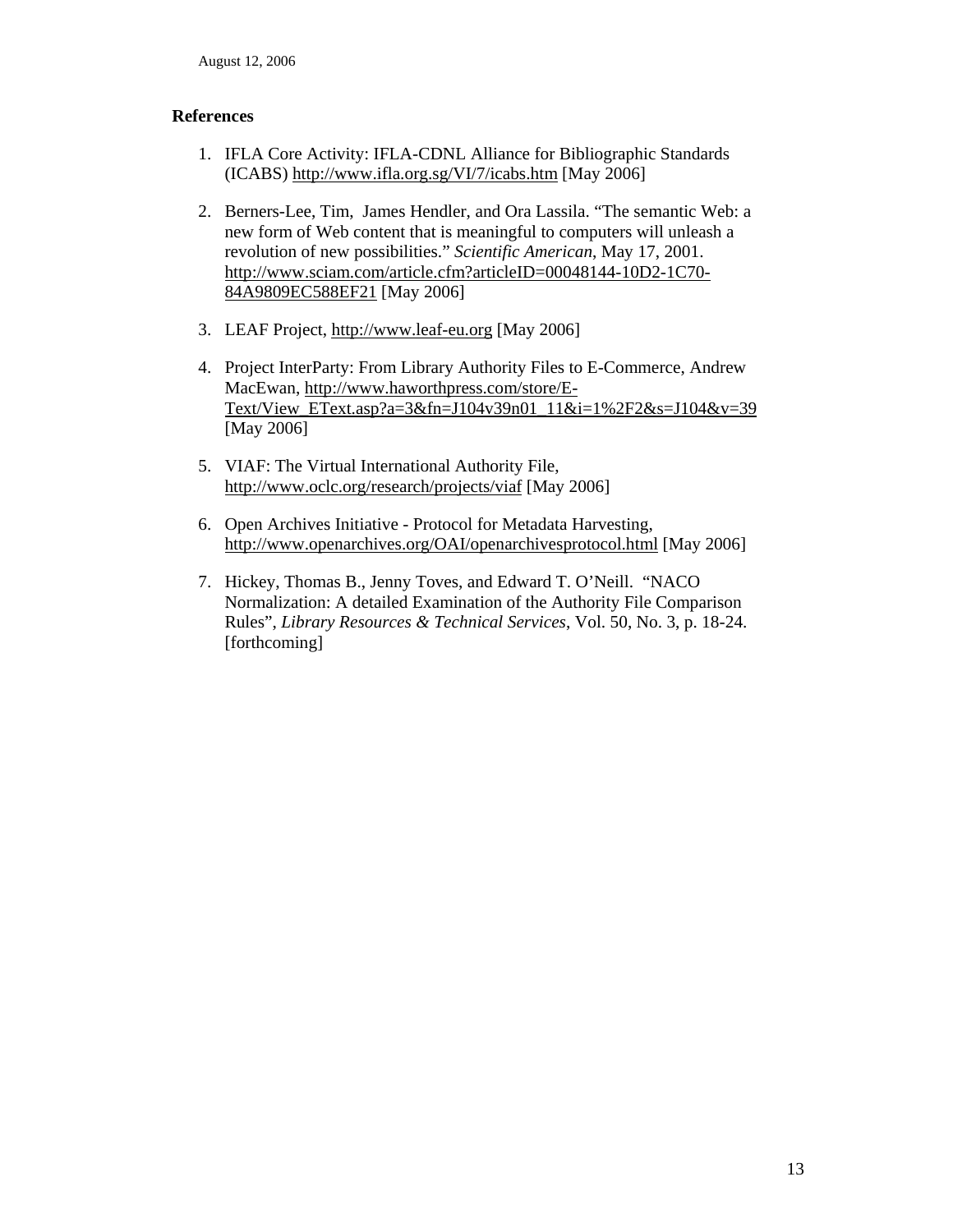

Figure 1. Creating the Enhanced Authority Record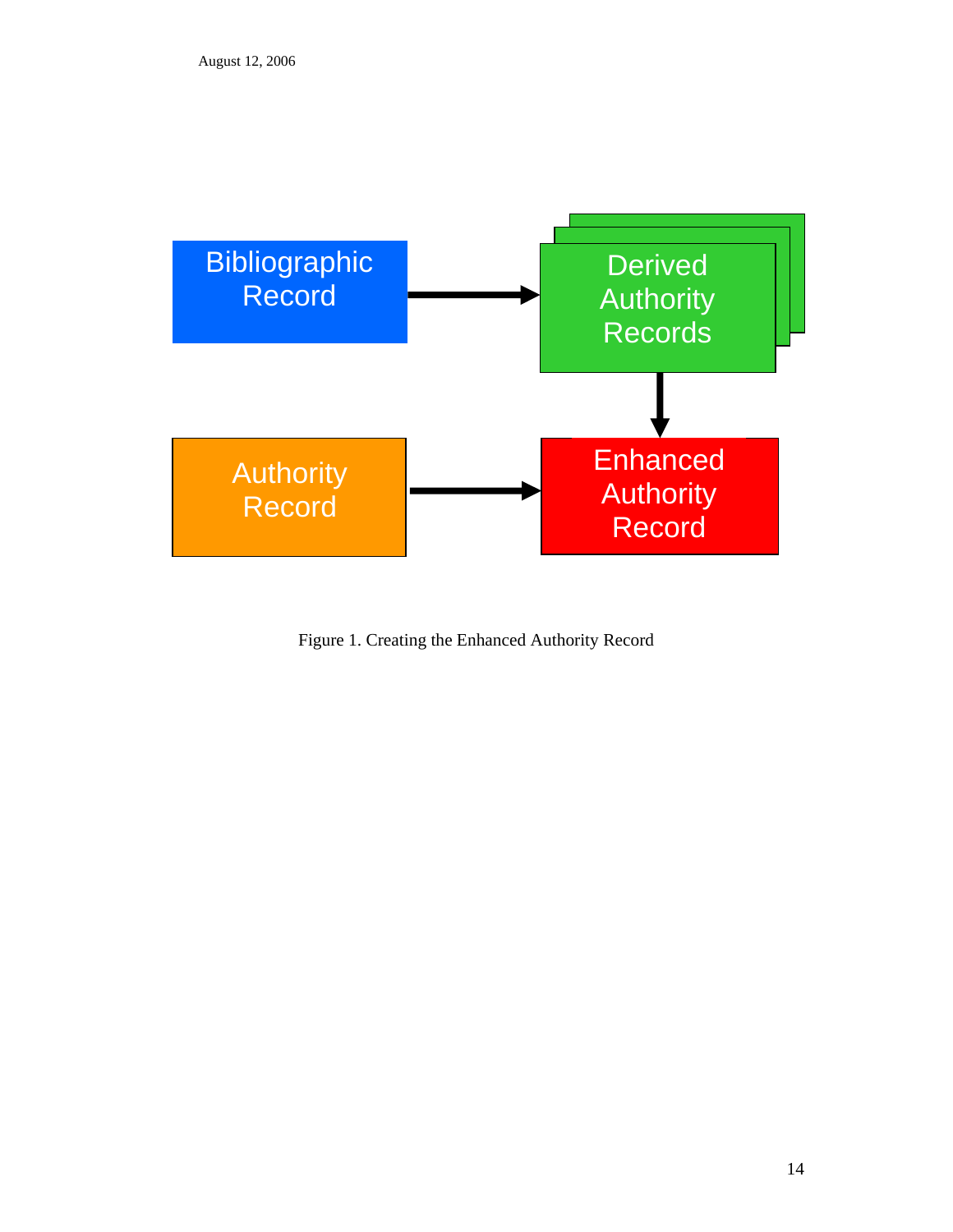

Figure 2. Creating the VIAF Authority Records.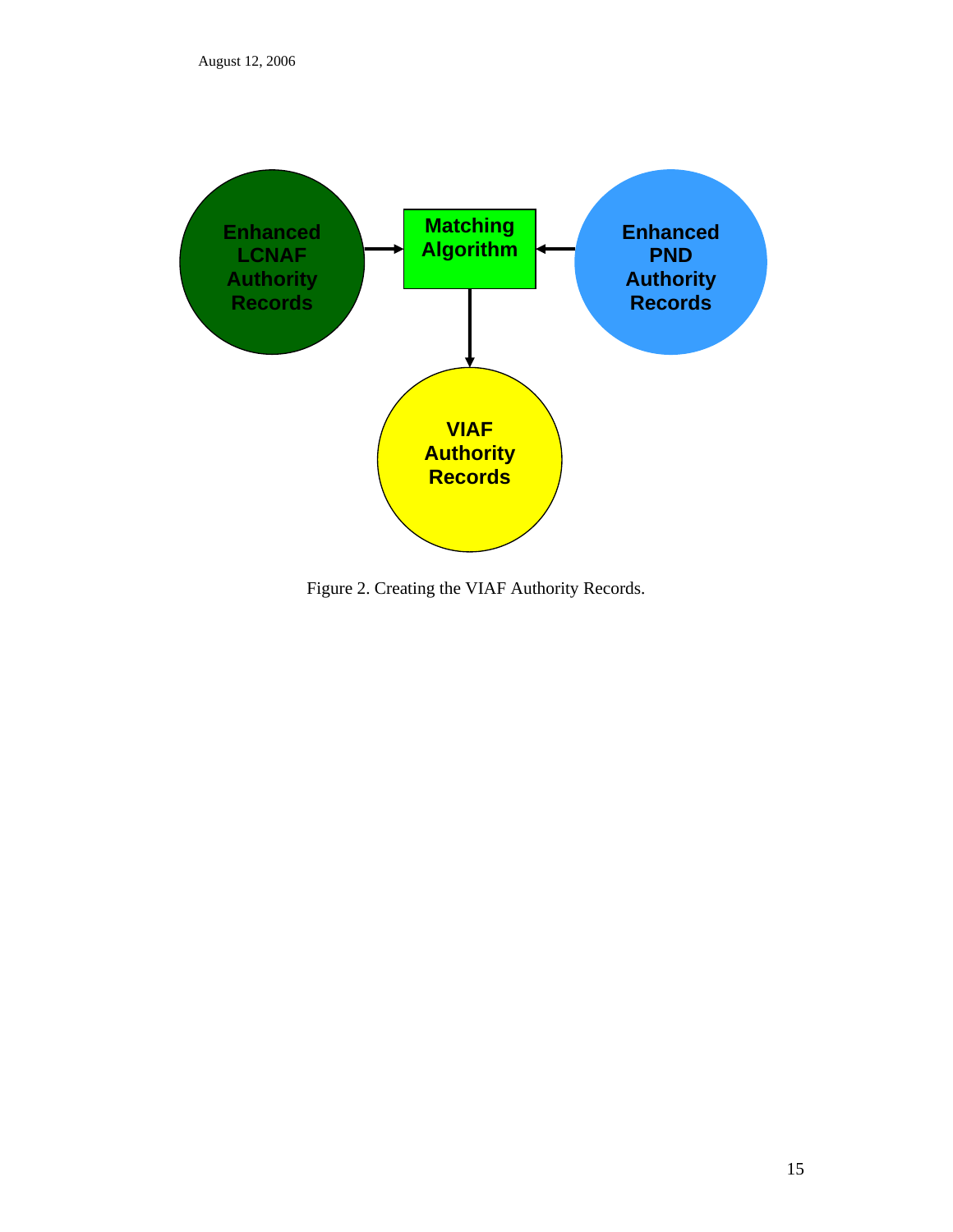```
000 nz n 
001 viaf 30543 
005 20050826163535.0 
008 050826n||anannabbn |a aaa 
      VIAF $c VIAF
400 10 $w nnaO'Connor, Diane, $d 1946- 
700 17 Glynn, Diane, $d 1946- $2 DLC $0 n 94057411 
700 17 O'Connor, Diane $2 DDB $0 108982424 
901 052512920 $9 1 
901 349917275 $9 1 
901 350215532 $9 1 
      903 75014386 $9 1 
910 11 how to make your man more sensitive $9 3
910 11 macht eure manner zartlicher $b liebevolle ratschlage 
fur e neues rollenverhalten $9 1 
910 11 macht eure manner zartlicher $b wie e frau ihrem mann 
helfen kann e verstandnisvoll $9 1
919 country western dancing, $9 1
920 0-525 $9 1 
     3 - 499920 3-502 $9 1 
921 dutton $9 1<br>921 rowohlt $9
      rowohlt $9 1
921 scherz $9 1 
922 gw $9 2 
922 nyu $9 1 
940 eng $9 1<br>940 ger $9 2
      ger $9 2
942 18 $9 1<br>943 197x $9
     197x $9 3
944 am $9 3 
950 11 oconnor, dick $9 2 
950 11 oconnor, dick $d 1938 $9 1 
999 1 $b 75014386 //r94 $2 DLC 
999 1 $b n 94057411 $2 LoCNA 
      2 $b 780147766 $b 790425319 $2 DDB
```
Figure 3. VIAF Record